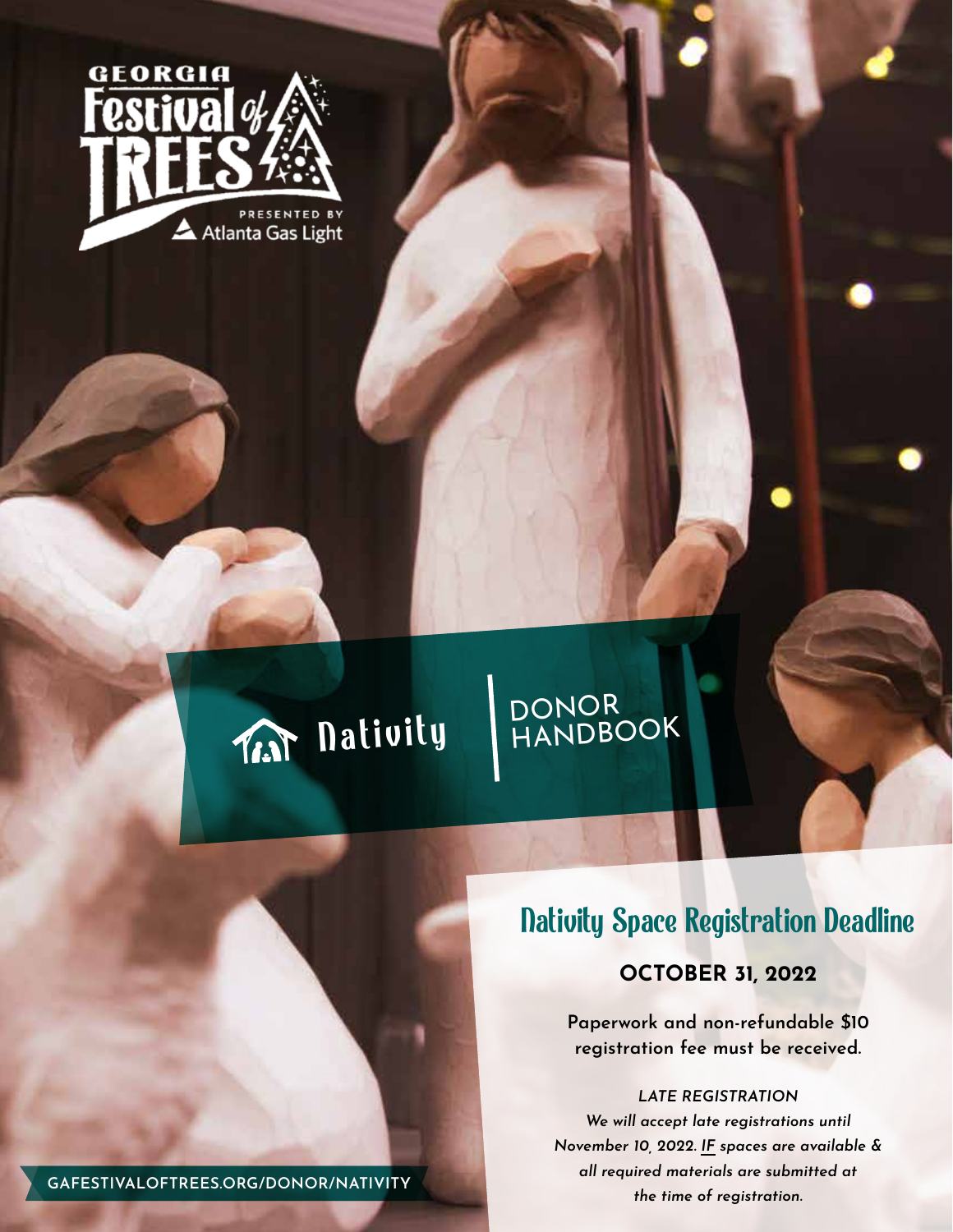$\mathbf I$  hank you for your interest in donating a nativity to the Georgia Festival of Trees! You will be creating Christmas magic for thousands of Atlanta families.

Your donation will directly impact our community by raising essential funds to donate to organizations working to end human trafficking and the sexual exploitation of youth and women right here in Georgia. This year the festival will benefit Wellspring Living, an Atlanta-based non-profit helping survivors of sex trafficking.

This packet contains essential information you will need to donate your nativity. These guidelines will ensure that your nativity will sell well and arrive safely at its new home.

If you have any questions, please email us at auction@gafestivaloftrees.org.

With gratitude, **Your Georgia Festival of Trees Family**



and 8am on Friday, November 18th.

# **NATIVITY REGISTRATION DEADLINE**

**OCTOBER 31, 2022**

**Paperwork and non-refundable \$10 registration fee must be received.**

### IMPORTANT DATES

#### **2ND ANNUAL GEORGIA FESTIVAL OF TREES**

November 18 -Nov 27, 2022 *(Closed Nov 23 - Nov 24 for Thanksgiving)*

#### **DROP OFF DAY**

Thursday, November 17, 2022 (12pm - 10pm) Friday, November 18, 2022 (8am - 2pm)

#### **NATIVITY SPACE REGISTRATION DEADLINE**

Deadline: October 31, 2022

Paperwork and basic nativity description form (theme, space needed for display, etc) must be competed.:

#### **gafestivaloftrees.org/donor/infoform**



• For security purposes, all Nativities must be delivered by 2pm on Friday, November 18th.

• The Georgia World Congress Center will open for drop-off at noon on Thursday, November 17th

- Keep an accurate record of your expenses for your tax purposes. We do not need copies of your receipts. Please keep them for your own records.
	- Due to security and safety issues, we recommend children under 16 years of age be left at home.
	- More specific information about day-of procedures will be emailed by Tuesday, October 25th. If you have not received any information by that date, please contact us at auction@gafestivaloftrees.org.
	- At check out, upon completion of your nativity, you will receive two "thank- you" tickets that can be used to attend the festival any day between November 19-27, 2022.



November 17, 2022 12pm - 10pm

November 18, 2022 8am - 2pm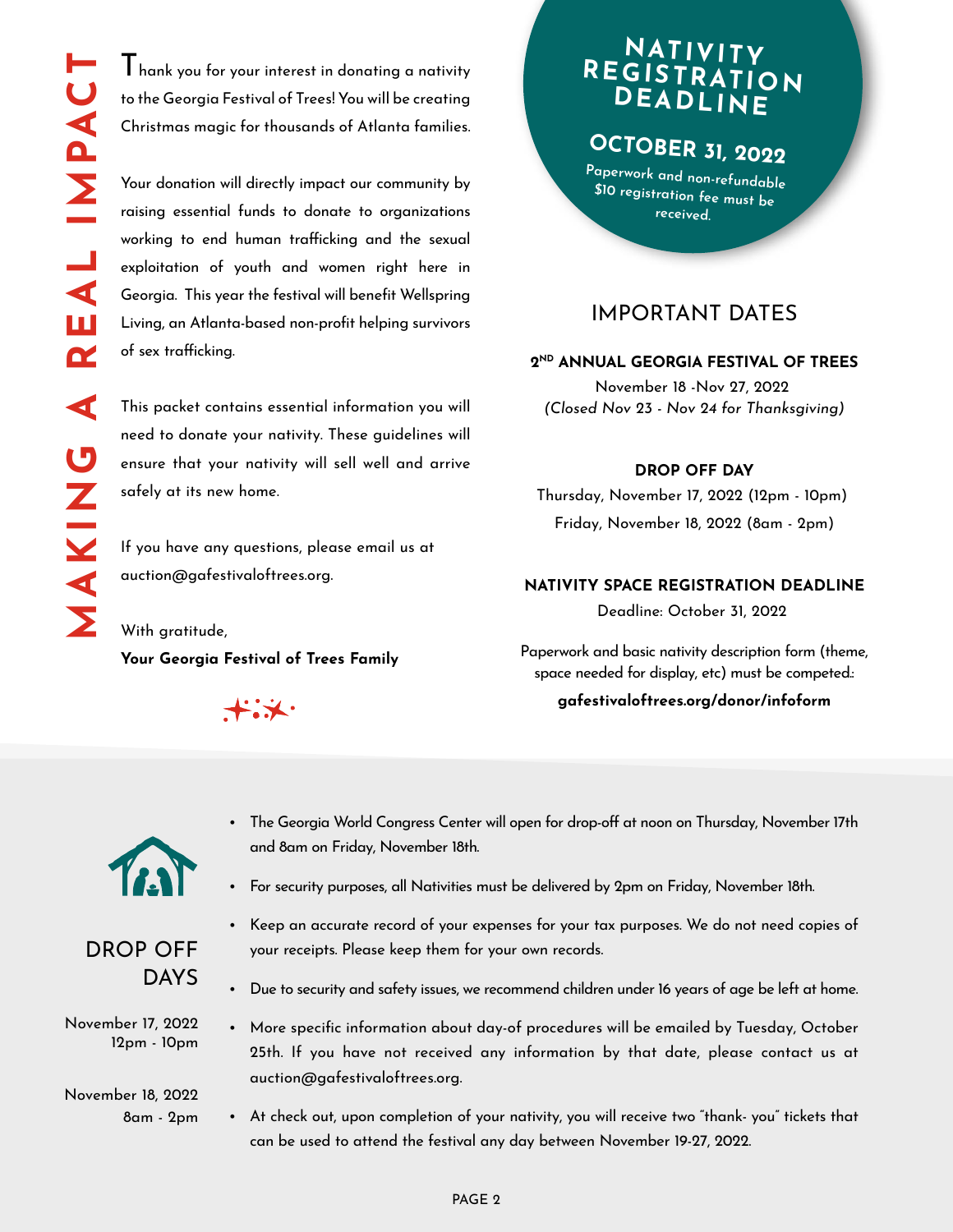# **NATIVITY CREATION GUIDELINES**

# Stand Out!

- Be creative think of ways to make your Nativity stand out.
- The tables are covered with cloth. However, you may provide a seperate table covering (we will sell any coverings provided with your item) to compliment your creation.
- If using battery operated lights, please include extra batteries.
- Live plants, water ornaments, snow globes, or other water features are not allowed.
- All creations become the property of the Georgia Festival of Trees upon completion and will be priced and sold as such.

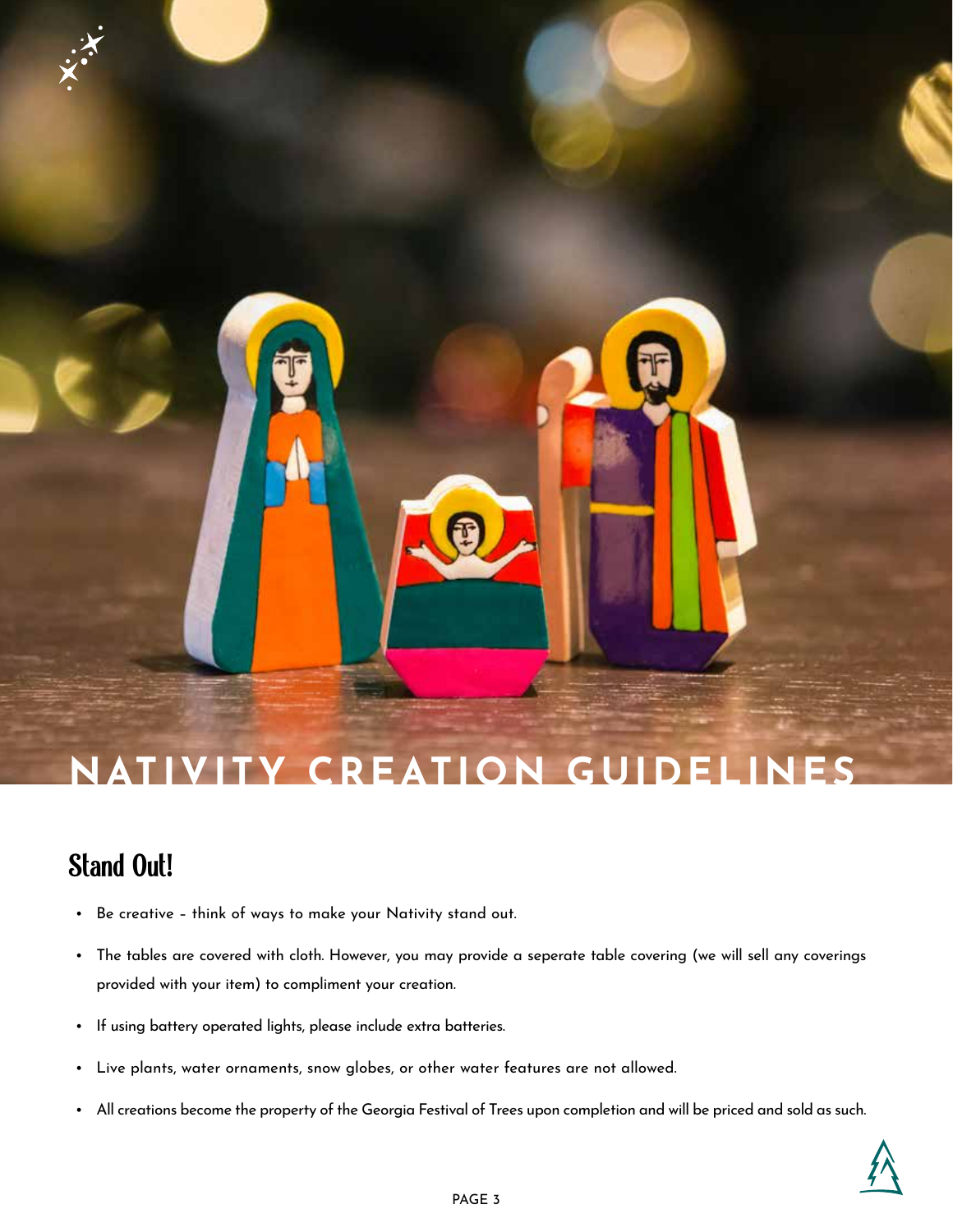# **ITEMIZATION OF EXPENSES**

Please complete this form and turn it in at check out on Drop Off Day, Thursday-Friday, November 17-18.



To raise as much as possible for the women and children touched by Wellspring Living, we intend to price all auction items to sell. To reach this goal and to comply with IRS requirements, we need your help. It is the donor's responsibility to maintain careful records and keep receipts of costs involved with the donated item.

This form will help the Georgia Festival of Trees Executive Board determine a fair base price for auction items. The Festival of Trees Executive Board retains the right to adjust any item's price to what the market will bear. Retain all receipts for your tax purposes.

| NOTE: GA Festival of Trees does not collect<br>these receipts.<br>Please list expenses below and bring this<br>form with you on Drop-Off Day. |                                     | <b>NATIVITY NAME</b><br><b>CONTACT NAME</b><br><b>DONATING</b><br><b>BUSINESS</b> (if applicable) |                   |                     |
|-----------------------------------------------------------------------------------------------------------------------------------------------|-------------------------------------|---------------------------------------------------------------------------------------------------|-------------------|---------------------|
|                                                                                                                                               |                                     |                                                                                                   |                   |                     |
|                                                                                                                                               |                                     |                                                                                                   |                   |                     |
|                                                                                                                                               |                                     | <b>DECORATOR</b><br><b>NAME</b> (if applicable)                                                   |                   |                     |
| <b>QTY</b>                                                                                                                                    | <b>Item Description</b>             |                                                                                                   | <b>Price Paid</b> | <b>Retail Value</b> |
| 6                                                                                                                                             | Red frosted picks<br>[EXAMPLE ONLY] |                                                                                                   | 3.00              | 6.00                |
|                                                                                                                                               |                                     |                                                                                                   |                   |                     |
|                                                                                                                                               |                                     |                                                                                                   |                   |                     |
|                                                                                                                                               |                                     |                                                                                                   |                   |                     |
|                                                                                                                                               |                                     |                                                                                                   |                   |                     |
|                                                                                                                                               |                                     |                                                                                                   |                   |                     |
|                                                                                                                                               |                                     |                                                                                                   |                   |                     |
|                                                                                                                                               |                                     |                                                                                                   |                   |                     |
|                                                                                                                                               |                                     |                                                                                                   |                   |                     |
|                                                                                                                                               |                                     |                                                                                                   |                   |                     |
|                                                                                                                                               |                                     |                                                                                                   |                   |                     |
|                                                                                                                                               |                                     |                                                                                                   |                   |                     |
|                                                                                                                                               |                                     |                                                                                                   |                   |                     |
|                                                                                                                                               |                                     |                                                                                                   |                   |                     |